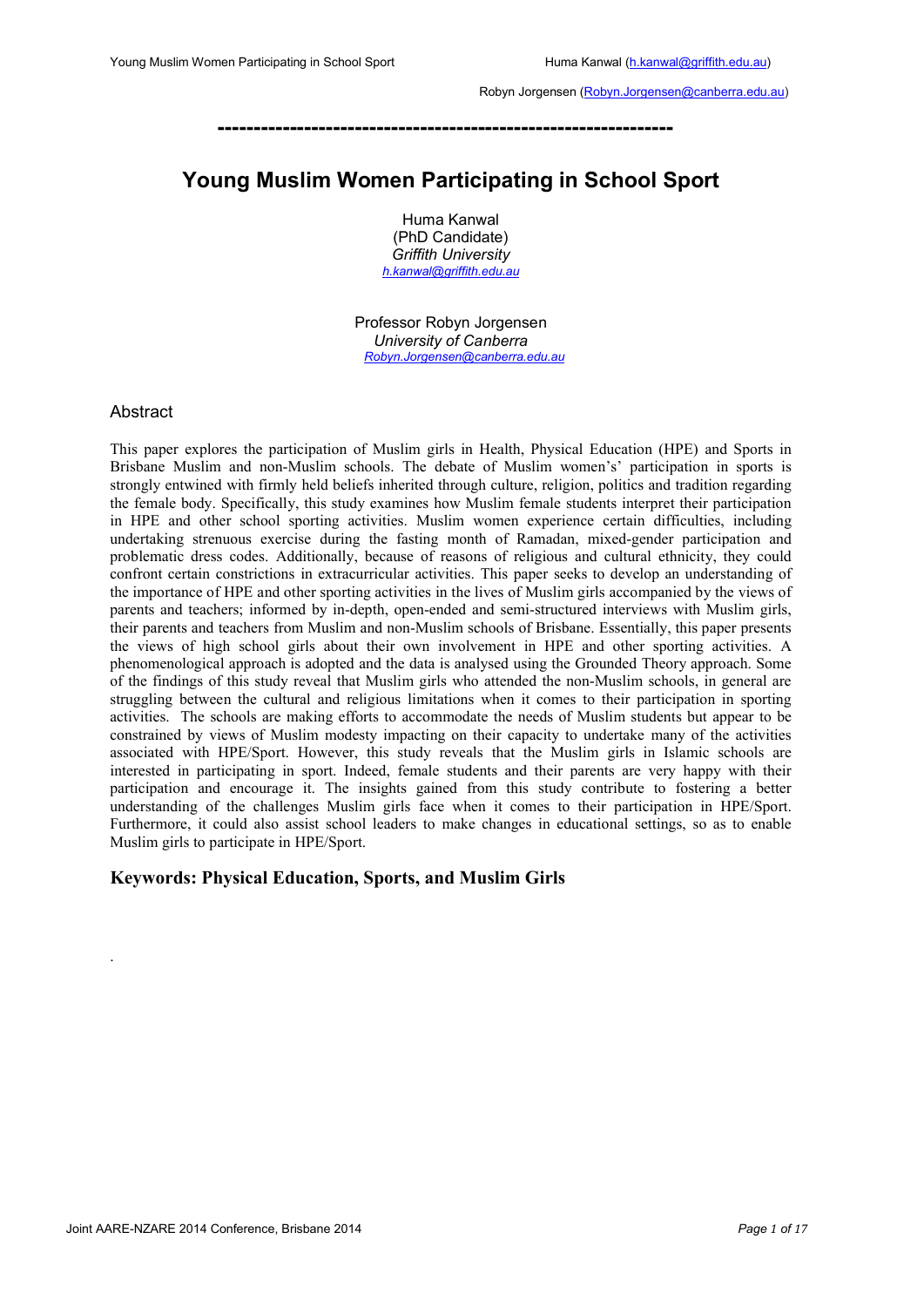#### **Introduction**

There is a strong sense in the literature that participation in extra school activities, such as sport, can be beneficial for students in terms of their engagement, sense of belonging, identity and other aspects of personal development. The context of school is seen to be a significant social influence in the lives of young students. Brown and Evans (2002) reported that a strong sense of connection between students and their school setting was highly related to school achievement, with lessened problem behaviours and a lessened dropout rate. Finn (1989) found that there were many aspects of the school environment that could help students to achieve a sense of attachment with their school and that to participate in extra-curricular activities was considered as the best way for young people to connect with their school.

Studies conducted in the past (e.g Gerber, 1996; Parish, 1984) have suggested that participation rates in extracurricular activities might vary by ethnicity, with some minorities being significantly less likely to be involved than others. These studies suggest that particular ethnic groups might not be receiving the benefits that extracurricular involvement seems to propose. Studies conducted by Davalos, Chavez, & Guardiola (1999) and Vernez, Krop, & Rydell (1999) showed that schools need to be increasingly concerned with enhancing school attachment among minority students. They noted that due to rapid increase in diversity and changes in the immigration patterns, the population trends will have the potential to reinforce achievement and retention differences among ethnic groups (Davalos et al., 1999; Vernez et al., 1999)

By international standards, Australia is a young developing country that is still looking for skilled migrants, many of whom come from Muslim backgrounds (Muslim Youth Summits Report, 2007). Not only are there significant differences in religious beliefs and customs between Muslim migrants and the dominant Australian religious context, but there are also considerable differences culturally – between Muslims and non-Muslims, but also within the Muslim communities. This diversity of immigrants may be helping Australia to achieve economic benefits; it has simultaneously created great challenges for educational authorities to meet the needs of minorities (Mansouri & Kamp, 2007). Yasmeen (2008) reported that it is very difficult for minorities to settle down in a host culture that does not recognize their cultural backgrounds.

What is of interest to the authors of this paper is the impact of these cultural and religious differences on adolescent girls and their participation in HPE/Sport. The debate around Muslim womens' participation in sports is strongly entwined with firmly held beliefs inherited through culture, religion, politics and tradition regarding the female body (Hargreaves, 2013). As noted, in the earlier sections of this paper, it has been discovered that participating in school sporting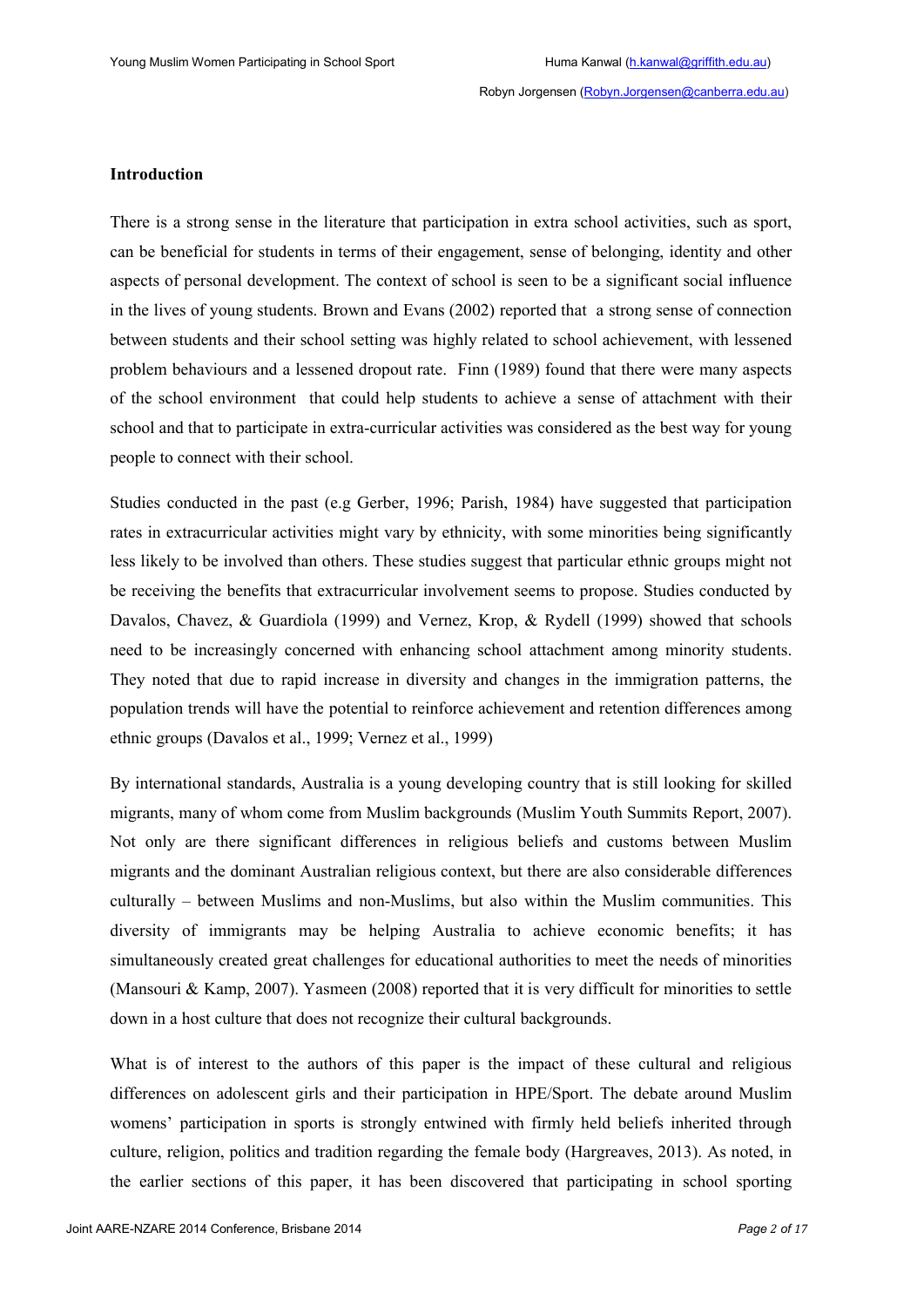activities could positively influence the lives of the students (Blomfield & Barber, 2011). Unfortunately, little attention has been paid to the role of sporting activities in schools and its relationship to student development (Feldman & Matjasko, 2005). Almari (2013) has noted that the identity of Muslim students faces challenges as a result of the inherent complex nature of belonging to a minority group in dominant Western society. Also, Knez et.al (2012) asserted that research which understands young Muslim women and physical activity through a deficit framework fails to consider the difference and diversity within the lives of these young women. To this end, this paper explores young Muslim womens' experience in sport offered as part of the secondary school curriculum. This paper forms part of a much larger project exploring young Muslim women's experience in non-Muslim settings but in this paper, the focus is on the sport experiences, or lack thereof.

# Physical education/Sports and Identity of Muslim girls

In this section, we discuss issues associated with Islam and its outcomes on the identity of Muslim students with the aim of understanding the level of influence that it has on female students involved in sporting activities in schools. As noted earlier, there is a notable debate in relation to Muslim women's participation in sports being influenced by factors such as culture, religion, politics and tradition regarding the female body (Hargreaves, 2013). Muslims who were born and raised in western society, usually use the word 'hijab' to signify their head covering, and in fact, this word is symbolic of a complete dress code (Haddad, Smith, & Moore, 2006; Zine, 2006). The hijab represents significant social, political and cultural meaning for Muslim students (Zine, 2006). Zine (2006) delineates the significance of Islamic dress as being a symbol of religious and social values in society. Moreover, Ahmed (2002) states that wearing the headscarf (hijab) is the most precise and eloquent depiction of modesty, which a Muslim woman must express in public. Sattar (1987) depicts women in Muslim society as people who must preserve their dignity, and that of their family, with their deeds and behaviour. The family's dignity and morality lies in the sexual purity of their children. It is a girl's first and foremost duty to keep herself away from any physical relation with men until marriage and it is for this reason that girls are restricted interaction with males. One way that this is achieved is via the practice whereby when Muslim women leave home, they cover their heads and bodies, wearing headscarves and long clothes. It is expected that Muslim women at all times display modest and dignified behaviour when outside the home (Sattar, 1987).

The public display of modesty expected of Muslim women through their dress code transfers to the context of school, and for the purposes of this paper, into sport and HPE. As a result of this dress code and cultural/religious practices, Muslim women almost certainly will experience certain difficulties. These difficulties include: undertaking strenuous exercise during the fasting month of Ramadan when they are unable to eat or drink during the day; participating in mixed-gender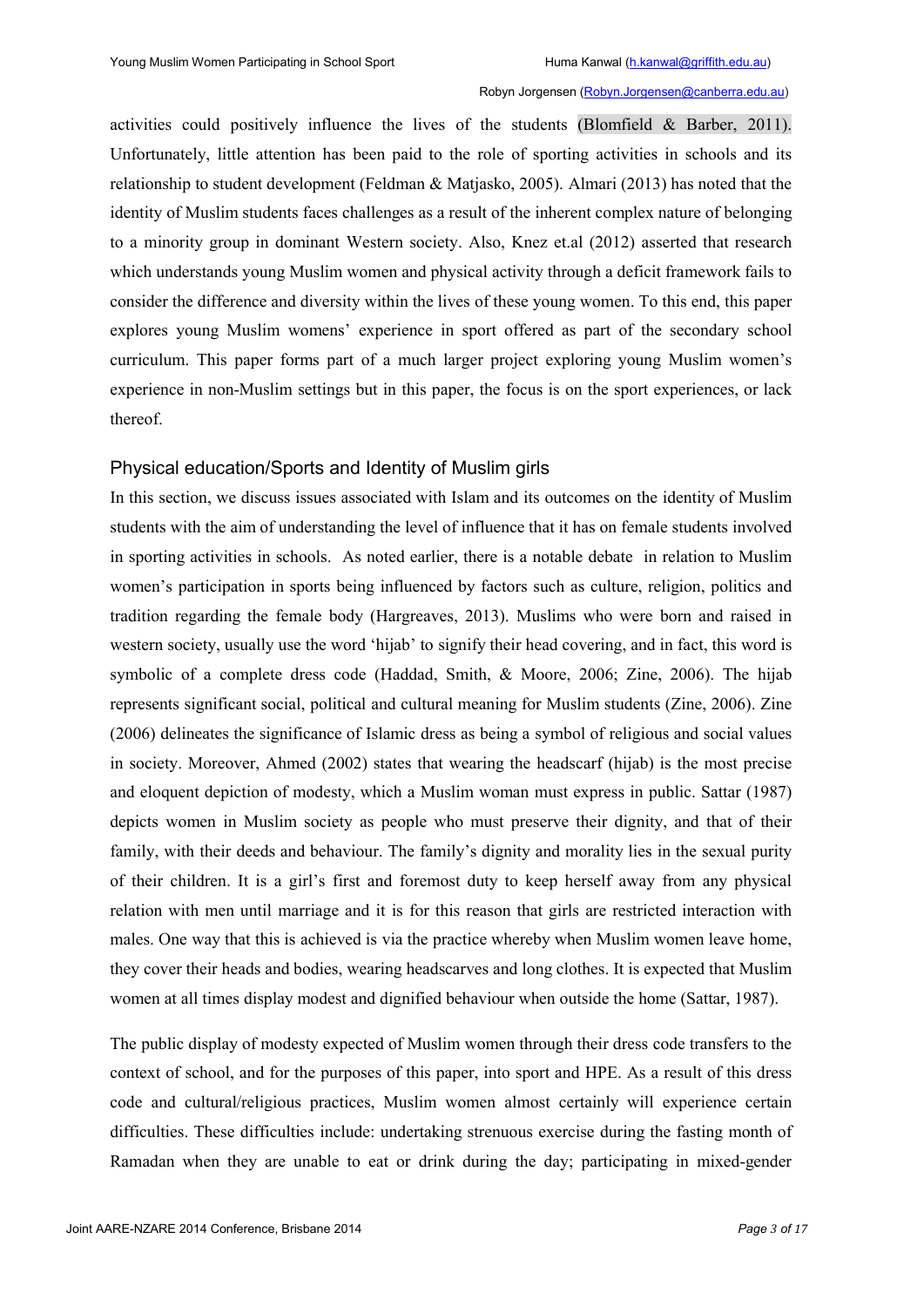activities since it is inappropriate to mix with young men; and the conflict between HPE dress codes and Islamic dress codes. These dress codes can vary considerably from subtle head scarves through to burkas (full covering of the body). Additionally, because of religious and cultural ethnicity, they could confront certain restrictions during extracurricular activities (Dagkas & Benn, 2006).

# Identity formation

Mansouri and Wood (2008) have identified identity formation as a key issue for migrant youth. They argued that this issue remains dominant in second and third generation Muslim youth; it is not affected by how long they have been living in another country. The researchers have found that the migrant youth become more aware of the changing intra-ethnic and inter-ethnic aspects during their journey towards cultural-identity formation, as compared to their non-migrant peers (Mansouri  $\&$ Wood, 2008). It is speculated by many educators that cultural and religious affiliation plays an important role in bringing improvement in the school performance of immigrant students (Deyhale, 1995; Gibson, 1997; Noble & Tabar, 2002). Gibson (1997) found that young people usually performed well when they have identified strongly with their family, peers and community. Similarly, Deyhle (1995) found that students who are most securely rooted in their conventional and traditional culture are frequently the most academically successful. By contrast, those students who attend school feeling they have been marginalized by their culture, or by those students who have experienced racism are at maximum risk of failure in school. Within this context, it becomes important to consider the impact of students' identity in relation to their religion and their relationship with schooling.

Brown and Evans (2002) assert that while the relationship between students' positive development and school sporting activities seems to be broadly held, there is lack of significant discussion that has concentrated on how this correlation may differ among ethnic groups in Western societies and the impact that this has on education. Many studies have found that the impact of participating in extra curricula activities varies across ethnicities and genders (Simpkins, O'Donnell, Delgado, & Becnel, 2011; Zaff, Moore, Papillo, & Williams, 2003). In considering the specific contexts and needs of Muslim girls in schools, it has been noted that they can particularly experience more difficulty when participating in Western school sporting activities because of cultural differences and religious needs than their non-Muslim peers (Dagkas & Benn, 2006).

In the following sections, we discuss some of the issues around the participation of Muslim girls in sport and HPE.

# Restrictions on Participating in Sport

Among non-Muslims there appears to be a misconception that Muslim parents do not let their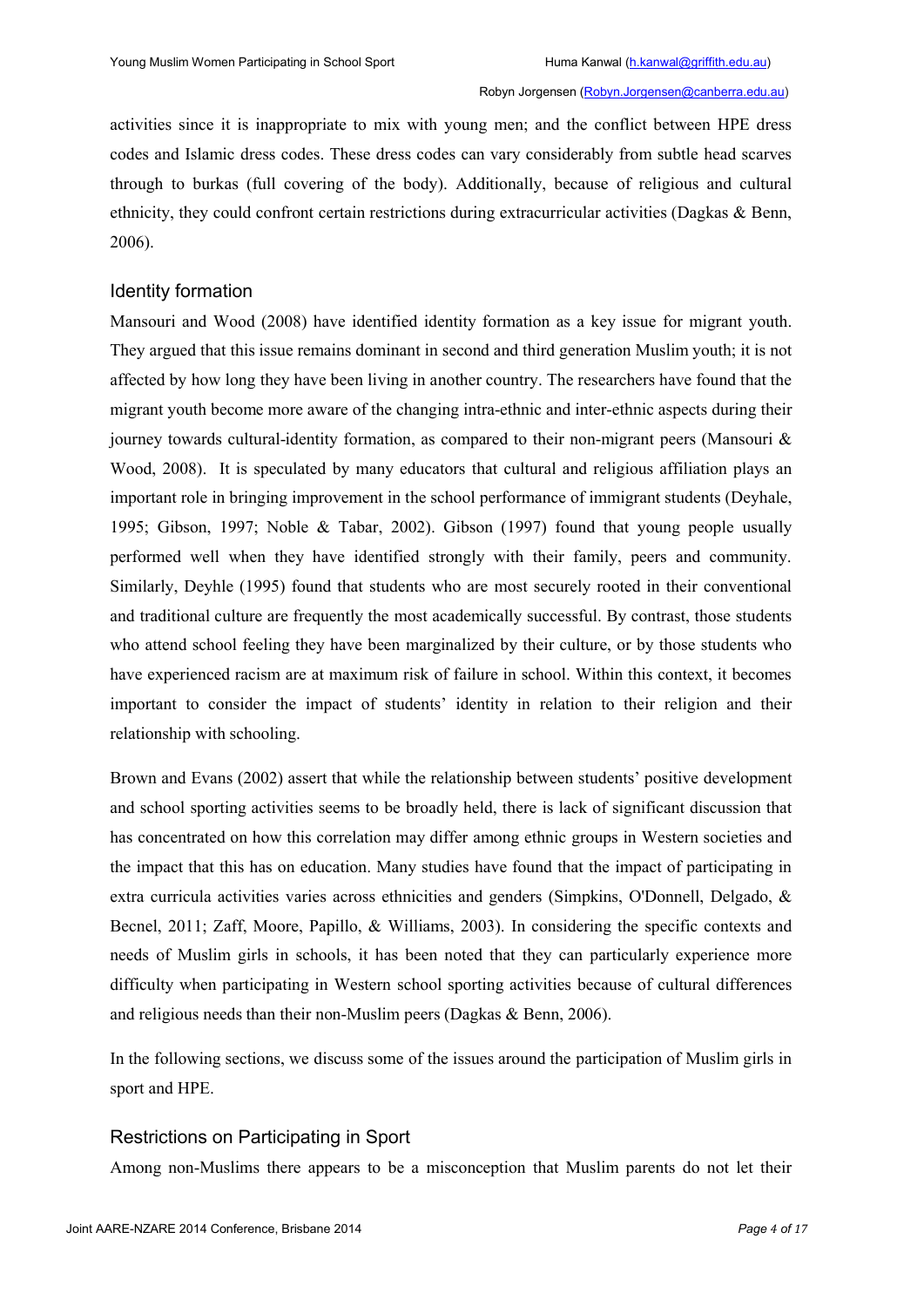daughters participate in sports and extracurricular activities. However, many studies (Fleming, 1994; Raval, 1989) have begun to criticize ethnocentric-based research that has given rise to stereotypes such as 'Muslim parents force their daughters not to participate in sports' and 'sports holds less importance in the lives of Asians'. There appears to be a tension between two diverse views with regard to the parental views on their daughter's participation in sport/HPE. Even though Muslim parents do not actively force their daughters to participate in sport, at the same time they do not encourage them either. Meanwhile, in the wider community, there appears to be a low level of importance given to the participation of Muslim girls in sport. Fleming's (1991, 1994) studies into Muslim youth in Asia detail how physical education and sport in schools is given low priority. De Knop et al. (1993) support Fleming's research, where a study was conducted into the effect of Islam on participation in physical education by Muslim schoolgirls. In their study, they reported that Muslim secondary school girls do have difficulty in participating in physical education often because the schools do not take their needs into consideration. It was observed that, in western societies, schools can play an important role in encouraging Muslim girls to participate in sport, and they will happily participate if certain conditions prevail. As Knop et al. (1993) describe, parents are willing to permit their daughters to participate in school sport as schools can play a vital role in encouraging the participation of Muslim girls in sport in the wider society. This research also found that Muslim parents seem more tolerant in regard to school-related sporting activities and physical education, compared to their daughters' participation in general sports.

Many Muslim girls consider that they would enjoy swimming as part of physical education, however, due to their apprehension about the wearing of swimming costumes, and what they could wear that comes within the limits of their religion, they are not able to take part in these activities (Benn, 1996). Benn's research (1996) into female students in a Bachelor of Education course in the UK brought forth stories related to Muslim students who participated in swimming. The informants in her study stated that, although students were encouraged to dress in whatever clothing they were comfortable in, for example, leggings and leotards or bodysuits, the participants thought that tight clothing revealing the shape of the body was a problem. Some students decided to wear t-shirts if needed, however were warned that increased clothing could make swimming more problematic, and possibly even dangerous. Those in all-female groups had varying views about acceptable dress for swimming. For those Muslim women who had opted to stay in their established mixed-gender groups, swimming would have been a serious religious transgression. The continued influence of parents is evident in this statement by one of the informants of Benn's study that said: 'my parents did say they didn't want me to swim, as it was a mixed group. They said see if you can get into an all-girls group ... it (is to do with) the way you dress in swimming' (Benn, 1996, p. 13).

It can be seen that parents may not be the perceived issue in terms of Muslim girls' participation in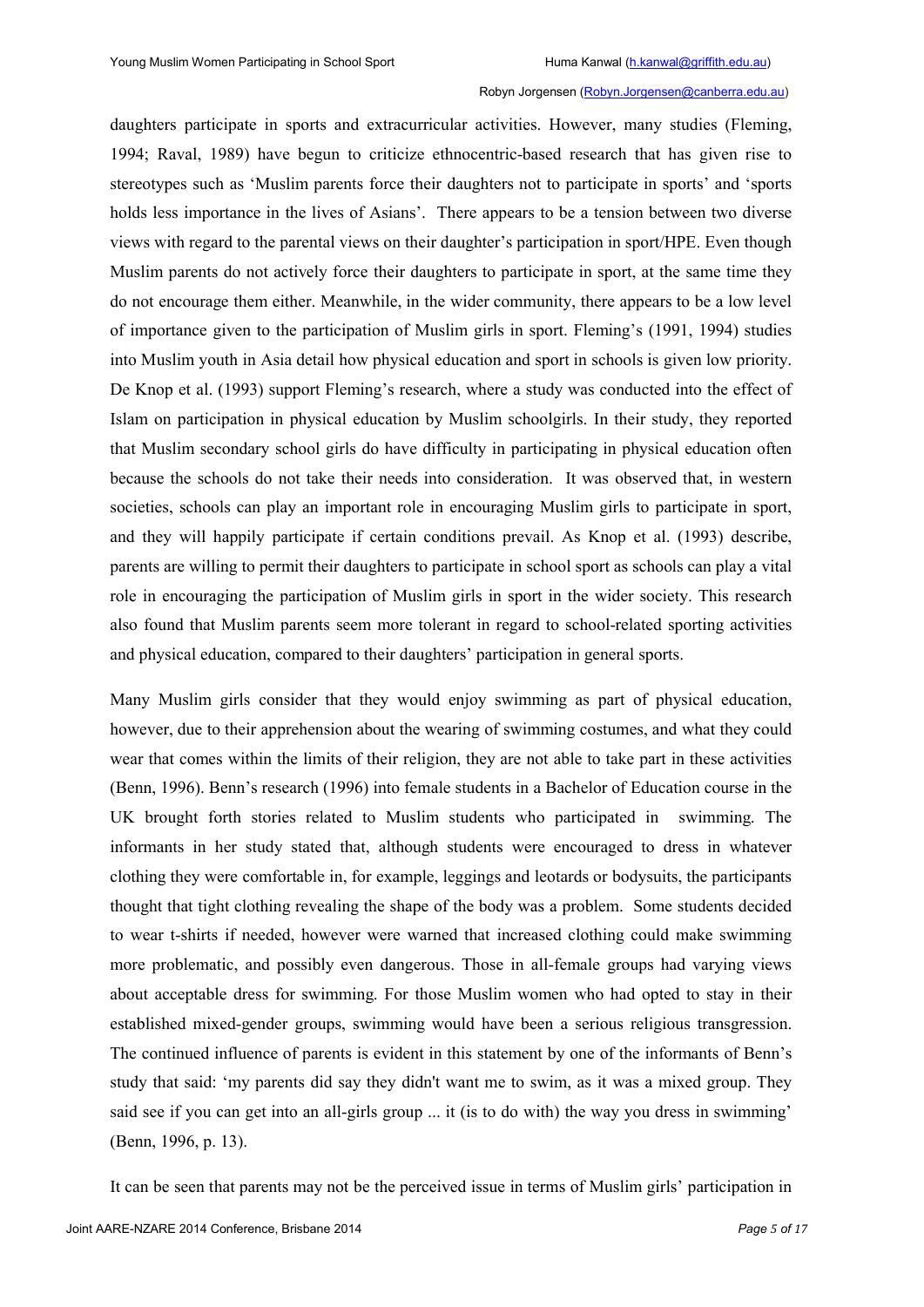some sporting activities. Rather participation in some sports, such as swimming, may be constrained more by cultural norms – such as dress code and interactions with the opposite gender and also the possibility of the inflexibility of school practices. It appears that some young women are keen to participate but are limited by these norms.

Participation in extracurricular activities more challenging for Muslim girls than Muslim boys

It is apparent that Muslim girls are likely to face more difficulties in their efforts to participate in sports and extracurricular activities than Muslim boys. According to studies by Carrington and Williams (1988), both Muslim boys and girls of secondary school age are often faced with a dilemma when the time comes to participate in sports and physical education. The fact that they are Muslim reinforces the differences between boys and girls, and causes the girls to encounter more problems than the boys. Their attitudes and beliefs are heightened during these school years, and it is obvious that girls have a more difficult time at high school than do boys. The cultural and religious traditions of Islam, which allot vary specific roles to males and females, inherently controlling their conduct, dress and behaviour, can cause conflict and consternation when it comes to participation in sport, especially for girls.

A study conducted by Benn and Dagkas (2006) describe in detail the tensions between Islamic cultural practices and physical education. Some examples they give include dress codes for women, mixed/single-gender groupings, attitudes related to privacy and modesty, extra-curricular activities, fasting during Ramadan, swimming and dancing. They particularly remarked on the above mentioned Islamic requirements for modesty and privacy, which do not permit the wearing of short skirts or shorts for girls, or public changing rooms with public showers. According to Islamic codes, Muslim pupils should be segregated; however no consideration is given to this in many secondary schools. During the month of Ramadan Muslims are required to fast from sunrise to sunset, not only abstaining from food, but also from water or other liquids, and as a result, students' lower levels of energy and dehydration can be risk factors in any situation, let alone sporting and other physical activities (Dagkas & Benn, 2006).

Bashir-Ali and Elnour's (2003) research has found that in order to avoid any kind of direct contact with male, Muslim girls possibly will avoid any kind of social events. They could even avoid any contact at all with males in their school setting. The result of this kind of attitude, cultural philosophies and customs about avoiding any direct eye contact, shaking hands or touching males and speaking loudly, are possibly misunderstood by male teachers and also by non-Muslims in the Western society. Bashir-Ali and Elnour have explained that Muslim girls also do not feel comfortable if they have to make any kind of interaction, or have to sit with them in classroom settings. These cultural norms also transfer to many of the physical activities associated with sport and HPE.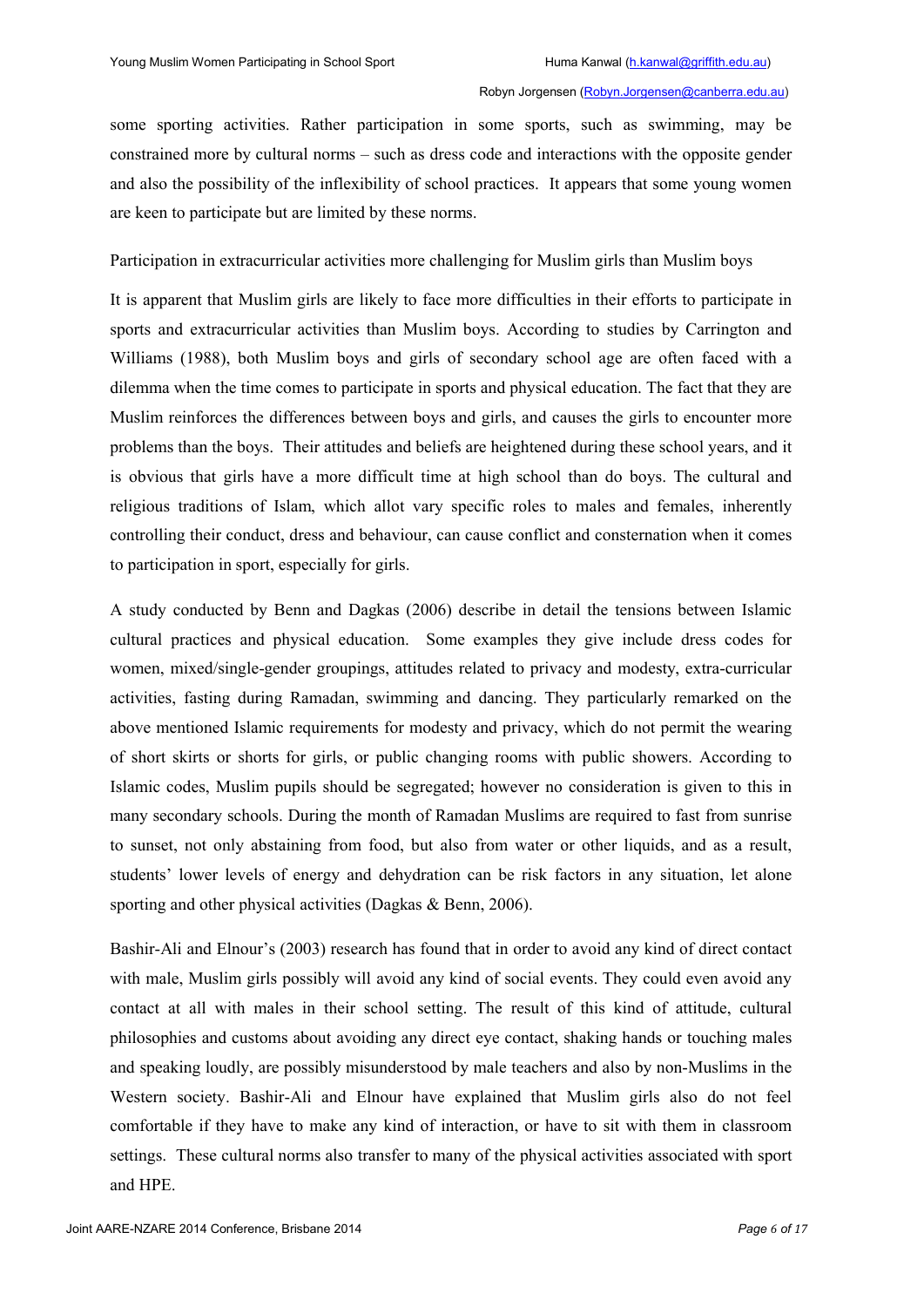Alamri (2013) has conducted a study on the participation of Muslim female students in Sporting Activities in Australian Public High Schools, her study concluded that due to the cultural and religious requirements, Muslim female students may limit or even prevent themselves from fully engaging in some school sporting activities. She found that the strong attachment to an Islamic identity of Muslim girls and the inflexible policies and rules of school sporting activities make it challenging for them to participate. She uncovered two important barriers for Muslim girls in schools in relation to their participation in school sporting activities: the Islamic dress code and restrictions on interaction with the males. She suggests that it is very important for the schools in multicultural societies to consider the cultural differences and understand religious needs, specifically about the Islamic dress code for Muslim girls. Evidently, there appears to be a gap in academic literature exploring the experiences of young Muslim women in the specific context of Australian Schools and the Australian National Curriculum, and what actually engages and motivates them to participate in HPE/Sport, as opposed to just revealing the barriers they face. Clearly, there is a need for this study, as there is little research surrounding the motivation and engagement aspects of young Muslim Women in HPE/Sport in school contexts.

For this study, we were keen to explore the experiences of young Australian Muslim women in schools, particularly around exactly what intrinsically and extrinsically either drives or deters them from engaging and achieving in the HPE curriculum in the context of the Australian National Curriculum. Out of the larger study, it became clear that participation in sport/HPE was a very clear issue for most of the participants.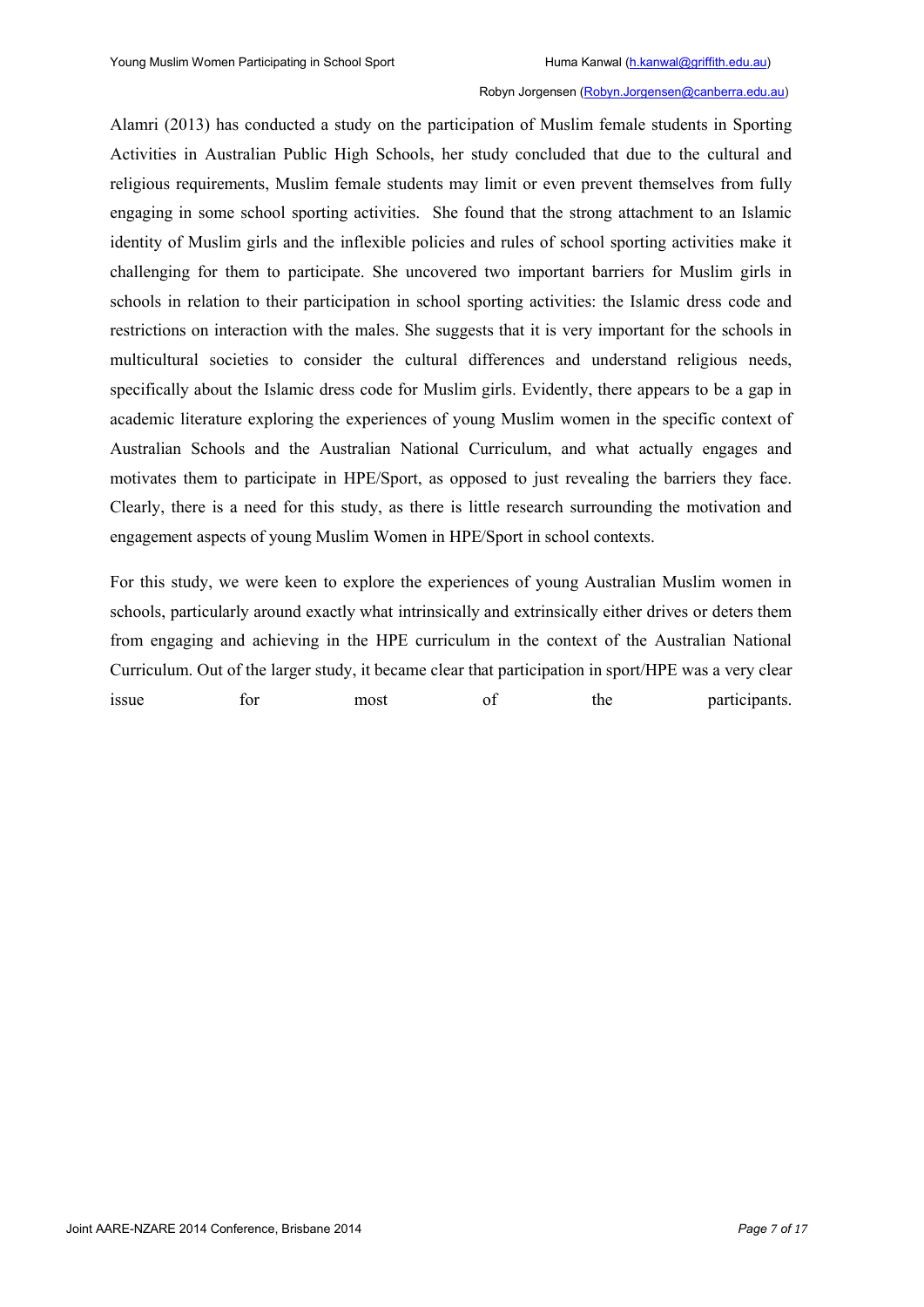#### **Methodology**

This paper draws on data collected for a PhD project, which is exploring the school experiences of Muslim girls who are attending Muslim and non-Muslim schools in Brisbane. It focuses specifically on the participation of Muslim girls in school sporting activities. This is a qualitative study in which the *phenomenological* method is used to explore the lived experiences of young Muslim girls. The main aim of a phenomenological approach is to highlight the explicit and to identify the phenomena from the subject in context (Lester, 1999). It is an approach that collects information and perceptions via qualitative methods such as interviews, discussions and observations being primarily concerned with the direct experience of the participants. This study as it aims to retrieve qualitative data directly from the participants' personal experiences in context and therefore a phenomenological approach is most applicable for this study. A phenomenological approach is adopted and the data is analysed using the Grounded Theory approach. The aim of the Phenomenological approach is to capture the explicit phenomena as to how it is perceived by the participants in context and this is achieved via direct interviews, discussions and observations (Lester, 1999). In addition the Grounded Theory has also been adopted to analyse the data. The Grounded approach is a qualitative approach developed initially by Glaser and Strauss in the 1960's and is primarily concerned with the process of developing theories about specific phenomena that is of interest to the researcher (Trochim, 2006). Hence, the Phenomenological and Grounded theory approach is most applicable for underpinning this study. Forty (40) Muslim girls from different ethnic backgrounds (age 13 to 19) were chosen for this study. Twenty girls are selected from non-Muslim schools and twenty girls are recruited from Muslim schools in Brisbane. The rationale behind interviewing girls from Muslim schools is to be able to make a comparison to non-Muslim schools. Girls were recruited by displaying notices in different mosques in Brisbane, asking for volunteers. Other participants were selected from local community gatherings. A snowballing technique is also being used to source participants for this study. Snowballing is considered to be a type of purposive sampling (Ulin, Robinson, & Tolley, 2004). In this method, participants or informants with whom contact has already been made, use their social networks to refer the researcher to other people who could potentially participate in, or contribute to the study (Creswell, 2007; Glaser & Strauss, 1967; Ulin et al., 2004). Snowball sampling is often used to find and recruit 'hidden populations' and occurs when researchers cannot get easy access to participants through other sampling strategies (Ulin et al., 2004).

Ten teachers were interviewed to gain better understanding of the experiences of the girls in the classrooms. Five teachers are recruited from Muslim schools and five teachers are selected from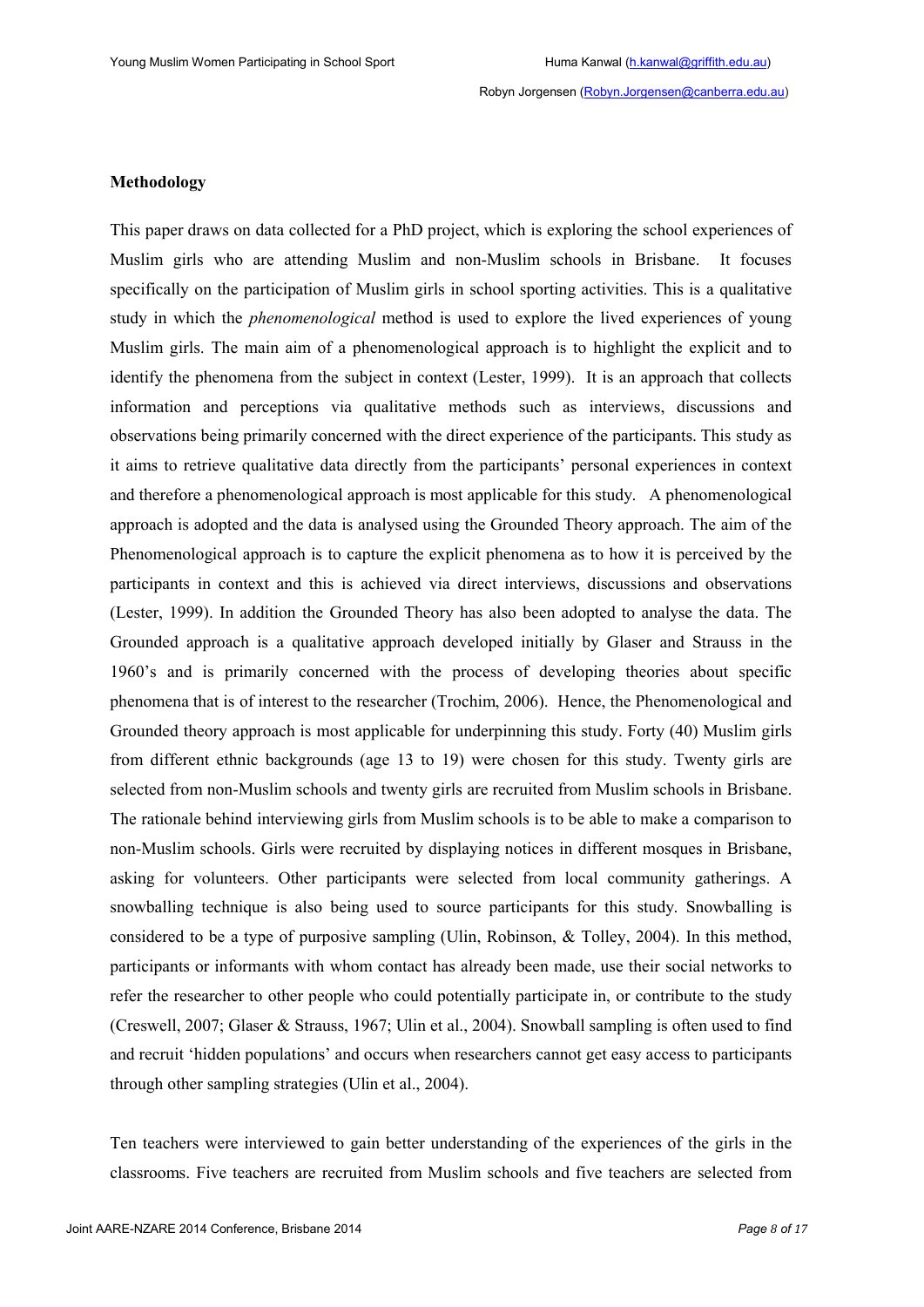non-Muslim schools. They were invited to share their experiences of teaching female Muslim students in their classes. They were invited to talk about the school facilities that are available to Muslim students. Moreover, the researcher asked about the challenges that confront Muslim students while they are in school. In addition, they were encouraged to give their views for the betterment of these girls' school experiences.

Ten parents were also interviewed to find out what parents have to say about the experiences of their daughters in schools. Interviews with the parents of these girls enabled the researcher to gather a broader perspective their daughters' school experiences. Parents were invited to openly share their experiences of sending their daughters to Muslim/non-Muslim schools. In addition, they were also invited to discuss the facilities that are available to their children in school, which enable them to carry out their religious duties. Moreover, they were encouraged to talk about the challenges that their daughters might confront in the school.

# Semi-structured and in-depth interviews

The choice of conducting this study with Muslim girls is personal, as the researcher strongly identifies with them on religious and cultural level, hence, these shared values creates an unspoken bond that is enhanced with mutual respect, understanding and acceptance between the researcher and the study participants. Furthermore, the researcher and the research participants also possess unique shared experiences in the context of being members of a minority group in Australian educational institutions. The investigator identified with the participants throughout the whole research process bearing in mind Stern's (2009) words, "If you really want to know what is going on, you have to feel it…" Accordingly, a subjective approach has been adopted throughout the research process because, as Stern (2009) asserted, there is no place for objectivity in qualitative research. Furthermore, semi-structured and in-depth interviews would be conducted for this study (Berg, 2004; Glaser, 1965, 1992; Hutchinson, 1986). The term semi-structured, which is also described as focused interviews, refers to a situation where a researcher comes with a series of questions which arise in the general form of an interview plan, allowing variables in the series of questions and the way in which they are presented and asked (Hesse-Biber & Leavy, 2010; Phyllis Noerager Stern & Pyles, 1986). A semi-structured format was used in the interviews, with openended questions, inclusive of observations to provide access to the experiences of these girls in the context of the research aims. In-depth interviews are conducted when an investigator wants to know about a person's thoughts and behaviours and in the quest for exploring new issues in depth (Aslan, 2009). Furthermore, it enabled the researcher to gain comprehensive information about informants' beliefs, behaviour and experiences.

Each participant was interviewed once. Each interview went for the duration of 30 to 40 minutes.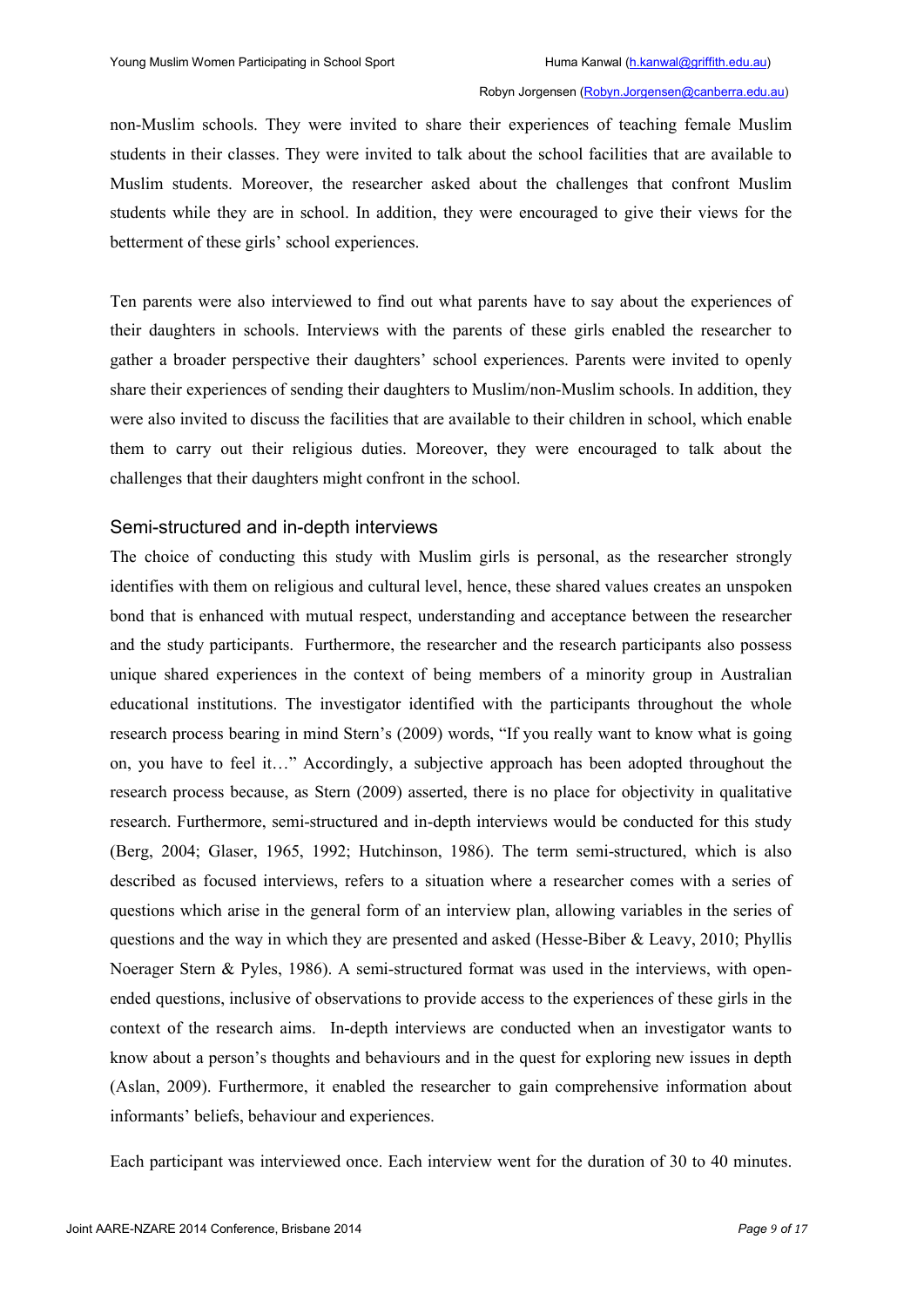Most of the interviews took place at the homes of the participants. The interviews started informally by asking participants their age, name and country of origin. The rest of the interview consisted of questions related to their experiences in non-Muslim schools and Muslim school, and about their likes and dislikes. However, the interview questions were broad enough to provide room for the participants to freely express their opinions and talk about their experiences. The interviews were tape-recorded and are transcribed verbatim.

#### **Findings & Discussion**

This section of the paper presents the Muslim girls' experiences of HPE and other sport activities in a selection of Muslim and non-Muslim schools in Brisbane. The data has been analysed using the Grounded Theory approach. In the process of the collection of data, the researcher has coded the data, exercising constant comparative analysis (Glaser, 1965). The results are presented and organised according to the categories that emerged from the rich data.

## Attitudes and Contextual limitations

An analysis of the data indicated that all the girls from both the Muslim schools and the non-Muslim schools said that they loved to play sports and they used to take part in sports when they were in primary school. Some of the participants of this study also reported that they stopped taking part in sports when they commenced high school because of the limitations of their dress code; the fact that sports often comprised of mixed gendered groups; that there were often male coaches; and lastly, that there were few other Muslims taking part in sports. The girls said that it felt embarrassing or uncomfortable wearing the *hijab* and long pants and running in front of boys and male coaches. They felt that if there were other Muslim girls who were fully covered and playing sport, that they would have not minded to participate, because it would give them confidence in knowing that they were not alone. As Sania said:

I tried basketball in grade 8, but then I dropped the idea to play basketball now, I did not feel comfortable, and I was the only girl who is playing in scarf, but if there would have some other girl like me I would not have dropped the idea…(laughs)… it's not they don't let me feel so…like it looks so weird to run wearing scarf and long pants and I was new with scarf thing so I just couldn't carry it on' (Sania, 17).

Hafsa and Rihanna shared quite similar feelings: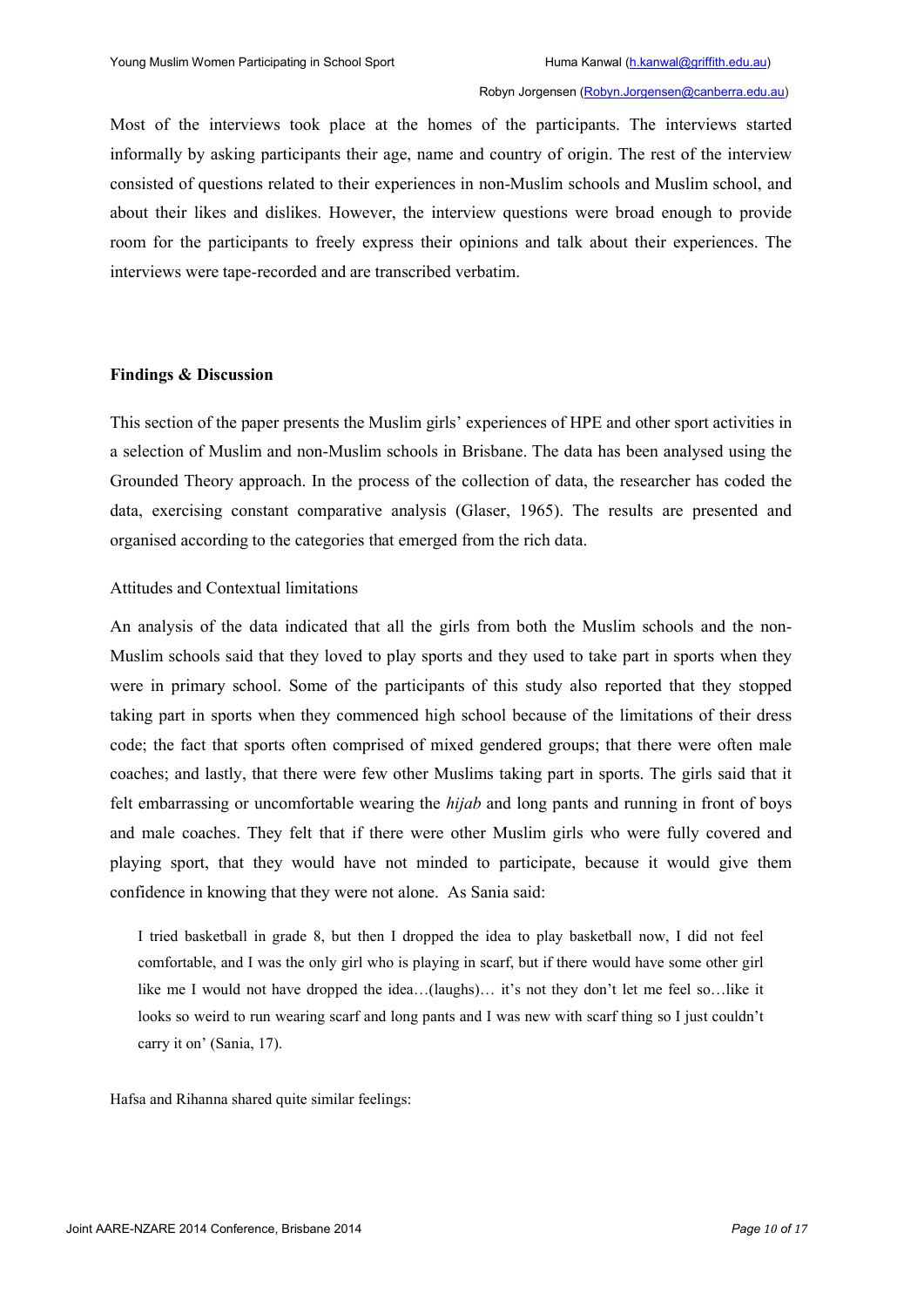I like sports, I want to participate but I don't feel comfortable, like we are not allowed to wear stockings in summer, and if I wear long pants it's very hot to play with and I can't wear shorts too, so I just don't… (Hafsa, 16).

I participate quite less…once I tried to participate with my long pants but they didn't allow me to like that…then I quit…for me I left because it's not only girls thing, when I am running and playing. I don't like those boys are looking at me or the coach; who is also male (Rihanna, 18, student non/Muslim school?).

Rihanna's concerns are similar to those expressed by the participants in Bashir-Ali and Elnour's study (2003) that found that in order to avoid any kind of direct contact with male, Muslim girls were likely to avoid any kind of social events. They could even avoid any contact at all with male in their school setting. Even though in non-Muslim schools PE code allowed the wearing of modest clothing but that it was feeling 'different' and maybe uncomfortable that reduced the girls enjoyment and comfort.

All participants expressed a desire to participate in sports as they liked sports but they could not participate because of what they felt were unfavourable conditions. This was of primary concern for the Muslim girls attending non-Muslim schools, however, it was still also prevalent in the girls at Muslim schools. Some of these issues related to aspects of their culture where it was inappropriate to wear shorts, to play with boys or to swim in a pool with mixed swimmers or to be trained by a male coach. The girls said that they would love to play sports if there were all-girl team/s with female coaches. They said they want to take part in swimming but again however were prevented by issues with wearing swimming costumes and swimming in pools used by both boys and girls. It has been found that Muslim girls do not participate in sports because they do not feel comfortable even though they love sports and want to be part of school sports. This is aptly summed up with Alishba expressed:

I really wanted to do sports in school but as I get older, I started feeling that I am not comfortable with the surroundings, I started thinking that I look funny to run in the ground with hijab and especially when it is really warm day and I also do not like that boys are also there'. (Alishba, student, non-Muslim school)

Alishba's views are representative of the views of other girls who are going to non-Muslim schools. The majority of the girls who are attending state or other private schools talked about the possibilities of gendered-segregated PE. All of the girls expressed the wish of having all girls playing ground and pool where boys cannot see them.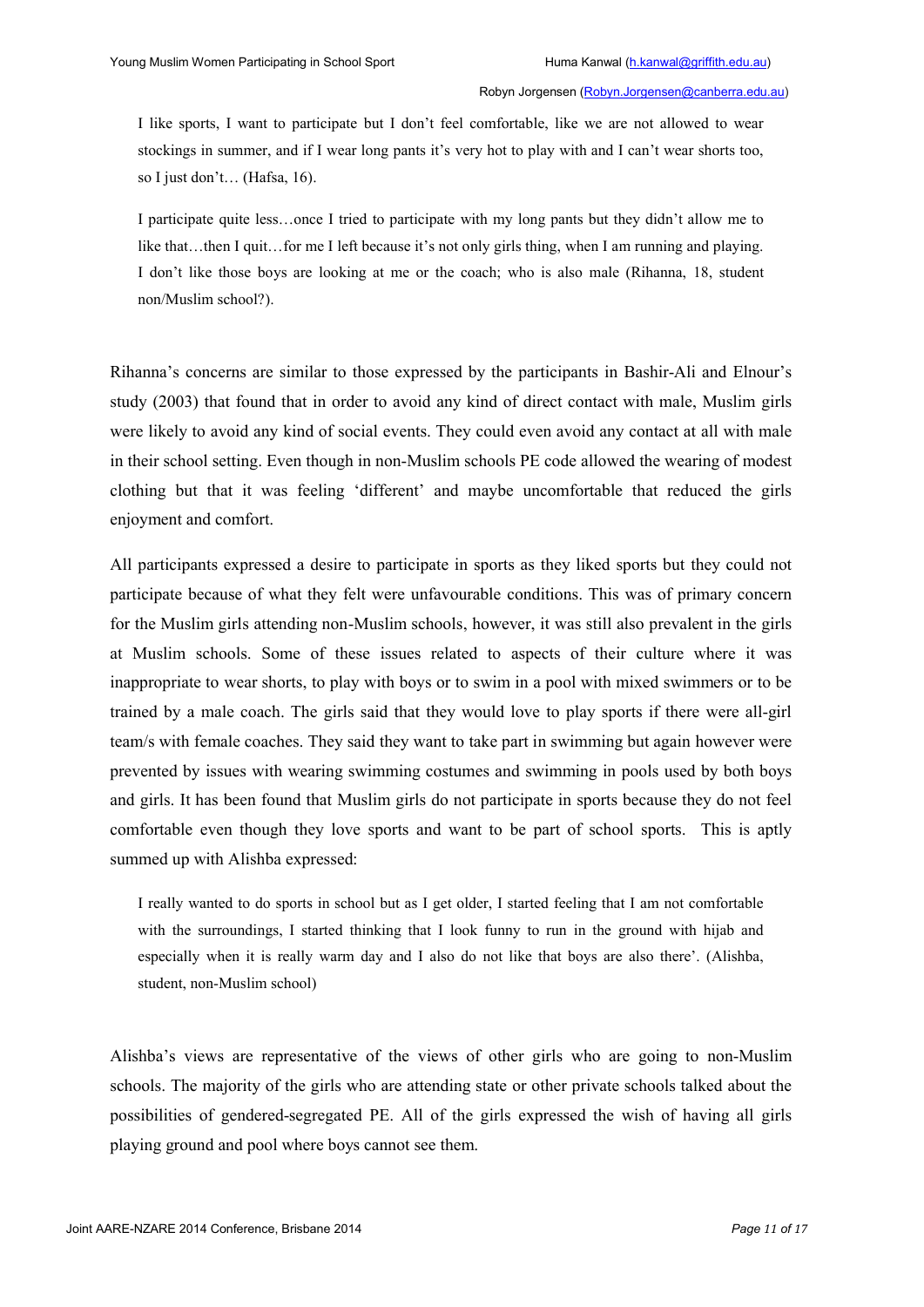#### Support from Parents

The study has revealed that the more the favourable conditions in the school for sports the more parents are willing to let her daughters participate in the sports. Because of the cultural and religious limitations, many of the parents did not allow nor encourage their daughter to participate in school sports. The views of the parents can be represented in the comments of Alishba's mother where she said that she would not like her daughter to have to wear shorts if it is the condition to participate in sports. She said she would rather forbid her to play. In contrast to this view, a teacher at a state school said that Muslim girls did not participate in sports and did not feel comfortable while playing various sports, as he thought that their parents or community pressures restricted them so that they cannot experience other worldviews. He said:

Some Muslim girls do not feel comfortable because some of their parents do not allow their daughters to wear pants. I have seen that girls are having these issues but no one has ever approached me to talk about it. I have seen a lot of Muslim students that are very fit, very sporty and they are wearing their Hijab and long pants in a very comfortable way. I really do not know how they do it, but they are feel they are very comfortable wearing them. Some of them, feel shy and reluctant to run on the field as they may not want to upset their families or the Muslim community, even though they may really want to participate in sports, they are often feeling pressure from their parents and the Muslim community. (Andrew, Maths teacher)

Andrew's views about the Muslim girls' participation and interest is from the perspective that Muslim girls want to go participate but because of family pressures they quit playing as they do not want to disappoint their parents. Similarly Alishba's mother's views tend to agree with Benn et al's (2011) research in UK that suggests that Muslim girls embody their faith and that this can impact on their willingness to engage in sporting activities. Benn et al (2011) stressed the need for educational researchers and teachers to accept and respect the diversity of Muslim women's opinion in terms of how they choose to participate in physical activities. It appears from the data that while there is perception that Muslim girls do not want to participate in sport for a range of reasons, there is the possibility that changes could be made to allow access to many sports that could respect and acknowledge the religious and cultural limitations imposed on Muslim girls and recognise that there are possibilities for change.

#### Access in Muslim and Non- Muslim Schools in Women's Sport

In contrast to the experiences of girls in non-Islamic schools, the general trends in the data indicate that the Muslim girls in the Islamic schools were more able and were more likely to participate in sports in comparison to the girls going to the non-Islamic schools. The girls in Islamic school feel comfortable to participate in any kind of physical activities in schools. They talked about the dress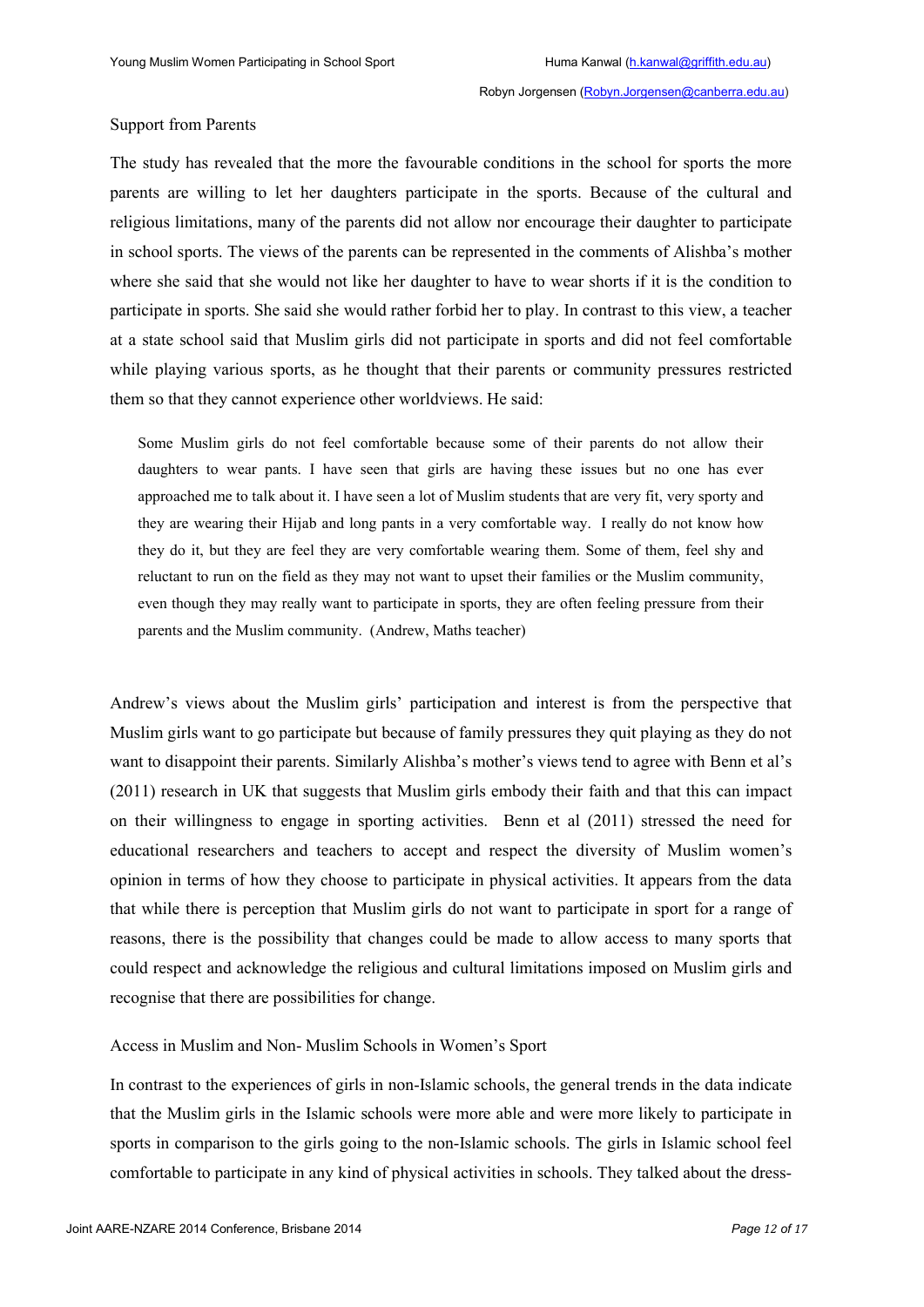codes in Islamic schools. One of the female students said:

In state schools, female students wear the normal uniform for touch football such as shorts and singlets but over here we have sports hijabs and scarves that they have imported from Sweden. Very modest clothing we have here (Irum, Year 12).

In this quote Irum demonstrates her extreme satisfaction with the facilities they enjoy in Islamic school. She said because of the favourable conditions available in her school she could do as much sport as she wants. At the time of the study Irum was also school captain, was very good in studies and she participated in all kind of sports in her school. She said

I just love to do sport and my dad lives for sports, my sister and brother also play sports. I and my sister play basketball and my brother play soccer. Our parents always take us to trainings and other things. He just loves sports and anything related to sports he will say yes to it

The support Irum received from school and family helped her achieve a successful academic and sport-orientated trajectory in her school. Her positive response in respect to how Irum's engagement with school sport enhanced her families' shared experiences and bond is in parallel with Blomfield and Barber's (2011) research that found that participating in school sporting activities could positively influence the lives of the students (Blomfield & Barber, 2011).

## **Conclusion**

The data from this study have revealed a number of interesting trends. Firstly, it has highlighted that participation in extra-curricular activities such as sport/HPE strongly influences students to have more meaningful engagement with school – both academically and socially. Being part of the school community is important to students' sense of belonging and self-worth. Furthermore, this is in parallel alignment with the findings from the results of a randomised community health project conducted in Victoria known as, *The Gatehouse Project,* where Bond, Patton, Glover, Carlin, Butler and Thomas (2004) have highlighted that, it is when students' feel overall higher levels of connectedness to school results in higher success rates in improving health and behaviour problems than any single intervention program. The young women attending non-Islamic schools noted that it was often difficult for them to participate in sport-related activities due to the schools not having segregated sex classes and some issues with what sporting attire would be considered practical but also culturally sensitive. This finding was also noted by Alamri (2013) whose findings also revealed that sport/HPE was not necessarily problematic for Muslim girls but rather the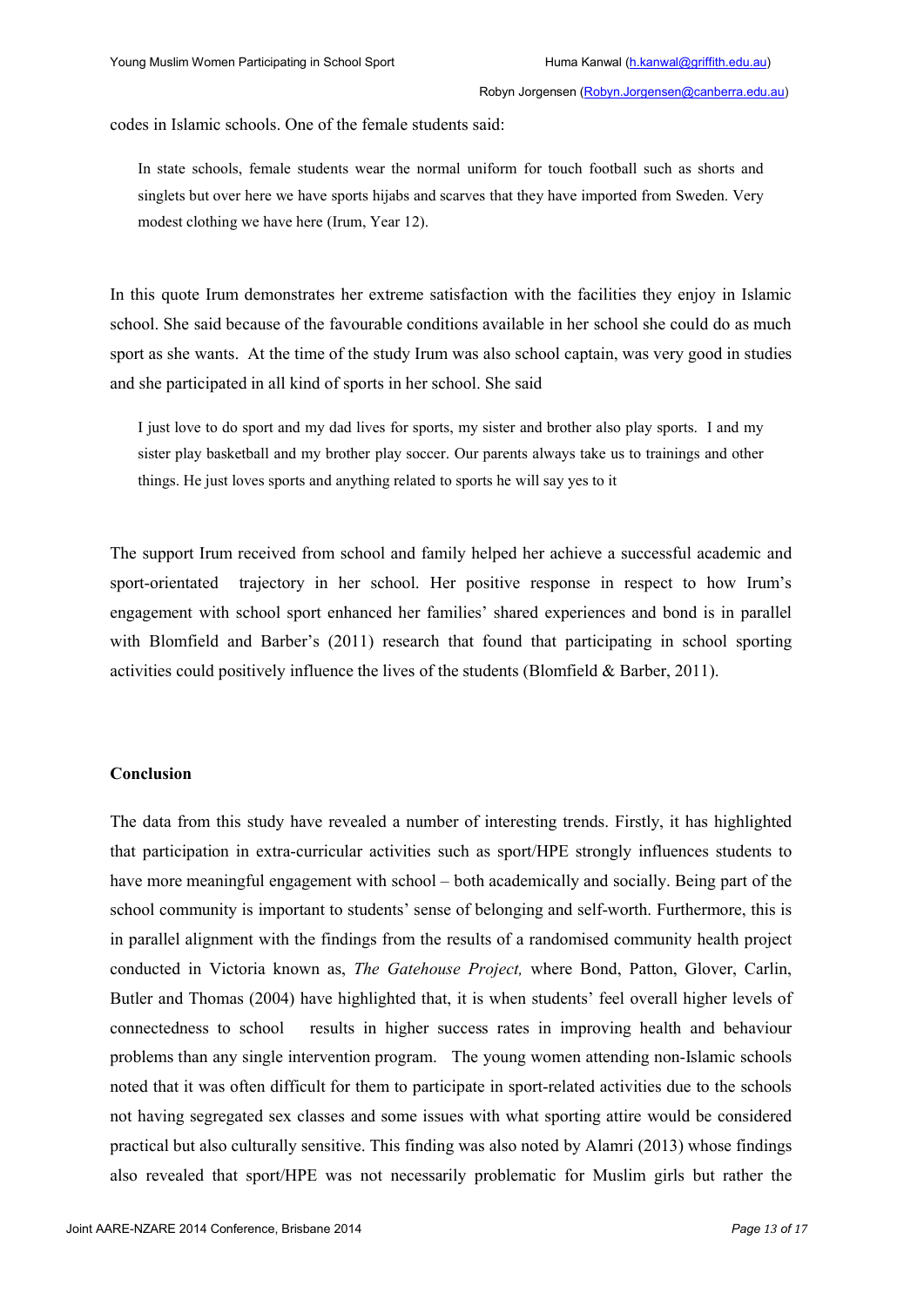contextual factors such as dress code, privacy in changing rooms, mixed sex activities and lower levels of teacher knowledge of Islam were the real existing issues that seemed to be affecting Muslim girls' participation levels in non-Muslim school HPE/sport activities. While the young women in these contexts expressed a desire to participate, they did not always feel entirely comfortable participating in sport because it was not completely meeting the religious rules of their culture. Dakas, Benn and Jawad have indicated that participation in sport is a key social issue of concern for Muslim women who wear the hijab in Western schools. In contrast, the young women at the Islamic schools were more likely to be able to participate in sporting activities due to dress codes that fitted with their parents' expectations and their religious rules. This support is hardly surprising given

From this data, it is worthy to consider the implications the orientations of the Islamic school in contrast to the non-Islamic schools of the comments offered by the young women and their families. Firstly, we note that many of the parents were willing to support their daughters to participate in sport if the conditions are favourable and respectful of Islamic traditions. Secondly, we also found that many of the girls were keen to participate in school sport and this finding challenges some of the generalisations and misconceptions that Muslim girls are unable to participate in sports due to their religious and cultural traditions. It appears that neither parental views nor cultural practices limit participation in sport. However, it would appear that there is a need for inclusive practices to be adopted in sport/HPE to allow young Muslim women to have cultural sensitive inclusive access to this area of the curriculum. This indeed, if it is the case that having a strong sense of belonging to the school aids in academic success, then it would be prudent to consider ways in which to increase the possibilities of greater access to schools through building stronger and more inclusive practices in sport/HPE for young Muslim women.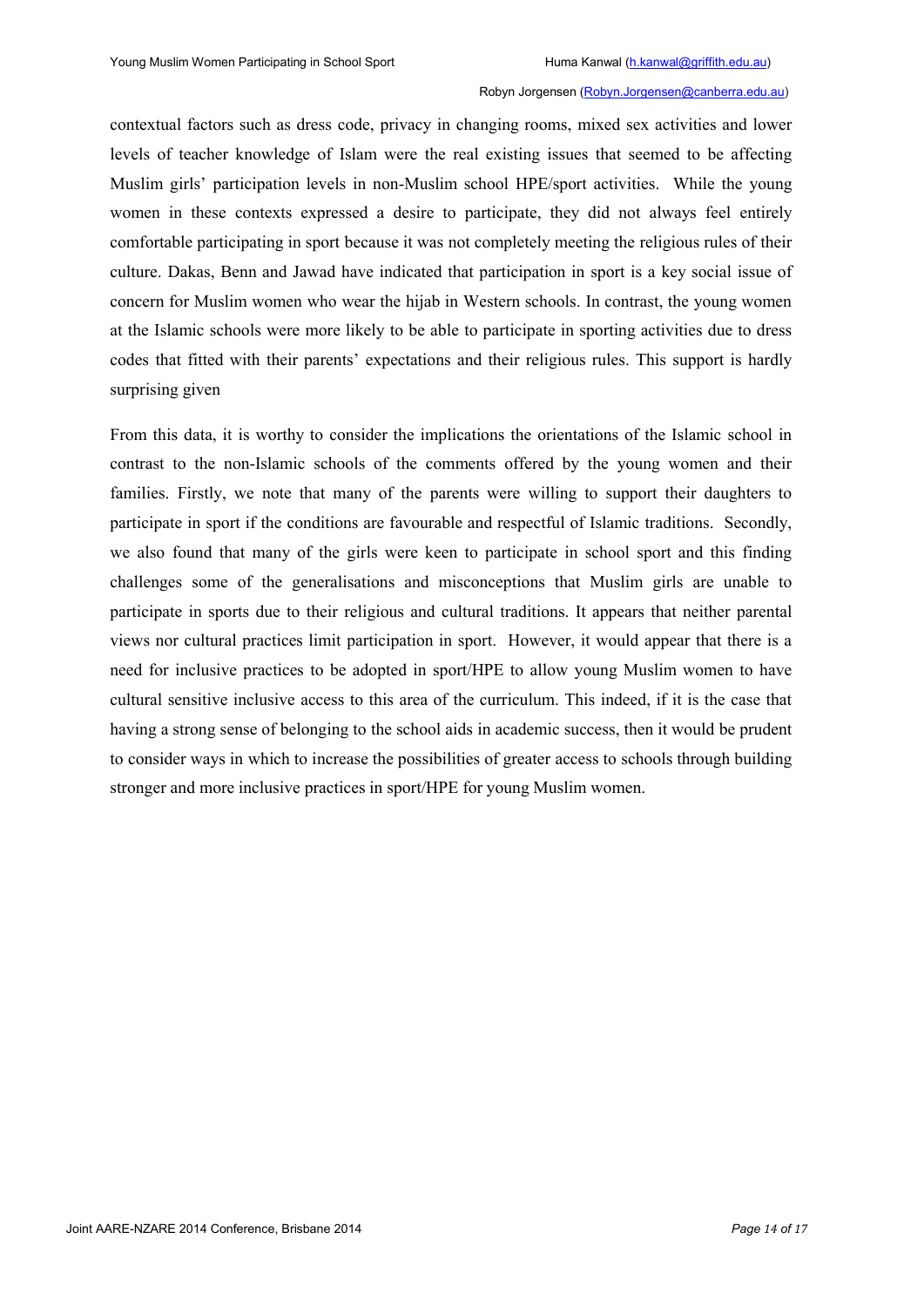# **References**

- Ahmed, A. S. (2002). *Discovering Islam: Making sense of Muslim history and society*: Psychology Press.
- Alamri, A. A. (2013). Participation of Muslim Female Students in Sporting Activities in Australian Public High Schools: The Impact of Religion. *Journal of Muslim Minority Affairs, 33*(3), 418-429.
- Aslan, A. (2009). *Islamophobia in Australia*: Alice Aslan.
- Bashir-Ali, K., & Elnour, A. (2003). Teaching Muslim girls in American schools. (Women of the World). *Social Education, 67*(1), 62+.
- Benn, T. (1996). Muslim women and physical education in initial teacher training. *Sport, Education and Society, 1*(1), 5-21.
- Benn, T., Dagkas, S., & Jawad, H. (2011). Embodied faith: Islam, religious freedom and educational practices in physical education. *Sport, Education and Society, 16*(1), 17-34.
- Berg, B. L. (2004). Qualitative research methods for the social sciences. *Boston: Pearson, 5*.
- Bond, L., Patton, G., Glover, S., Carlin, J. B., Butler, H., Thomas, L., & Bowes, G. (2004). The Gatehouse Project: can a multilevel school intervention affect emotional wellbeing and health risk behaviours?. Journal of Epidemiology and Community Health, 58(12), 997- 1003.
- Blomfield, C. J., & Barber, B. L. (2011). Developmental experiences during extracurricular activities and Australian adolescents' self-concept: Particularly important for youth from disadvantaged schools. *Journal of youth and adolescence, 40*(5), 582-594.
- Brown, R., & Evans, W. P. (2002). Extracurricular activity and ethnicity creating greater school connection among diverse student populations. *Urban Education, 37*(1), 41-58.
- Carrington, T., & Williams, T. (1988). Patriarchy and ethnicity: the link between school physical education and community leisure activities. In J. Evans (Ed.), *Teachers, Teaching, and Control in Physical Education. 83\_96* (pp. 202). London: Falmer Press.
- Creswell, J. W. (2007). *Qualitative inquiry & research design: choosing among five approaches*. Thousand Oaks: Sage Publications.
- Dagkas, S., & Benn, T. (2006). Young Muslim women's experiences of Islam and physical education in Greece and Britain: a comparative study. *Sport, Education and Society, 11*(1), 21-38.
- Davalos, D. B., Chavez, E. L., & Guardiola, R. J. (1999). The effects of extracurricular activity, ethnic identification, and perception of school on student dropout rates. *Hispanic Journal of Behavioral Sciences, 21*(1), 61-77.
- De Knop, P., Bollaeet, L., Martelaer, D., K. Theeboom, M., VAN Engeland, E., Van Puymbroeck, L., & Verlinden, T. (1993). Study of the integration possibilities of organized sport for immigrant youth. *Youth Advisory Centre of Sports of the Free University of Brussels*.
- De Knop, P., Theeboom, M., Wittock, H., & De Martelaer, K. (1996). Implications of Islam on Muslim girls' sport participation in Western Europe. Literature review and policy recommendations for sport promotion. *Sport, Education and Society, 1*(2), 147-164.
- Deyhale, D. (1995). Navajo Youth and Anglo Racism: Cultural Integrity and Resistance. *Harvard Educational Review, 65* (3), 23-67.
- Feldman, A. F., & Matjasko, J. L. (2005). The role of school-based extracurricular activities in adolescent development: A comprehensive review and future directions. *Review of educational research, 75*(2), 159-210.
- Finn, J. D. (1989). Withdrawing from school. *Review of educational research, 59*(2), 117-142.
- Fleming, S. (1991). Sport, Schooling and Asian male youth culture In G. Jarvie (Ed.), *Sport, Racism And Ethinicity* Leisure Studies 13(3), pp. 159–177.
- Fleming, S. (1994). Sport and South Asian youth: the perils of 'false universalism'and stereotyping. *Leisure Studies, 13*(3), 159-177.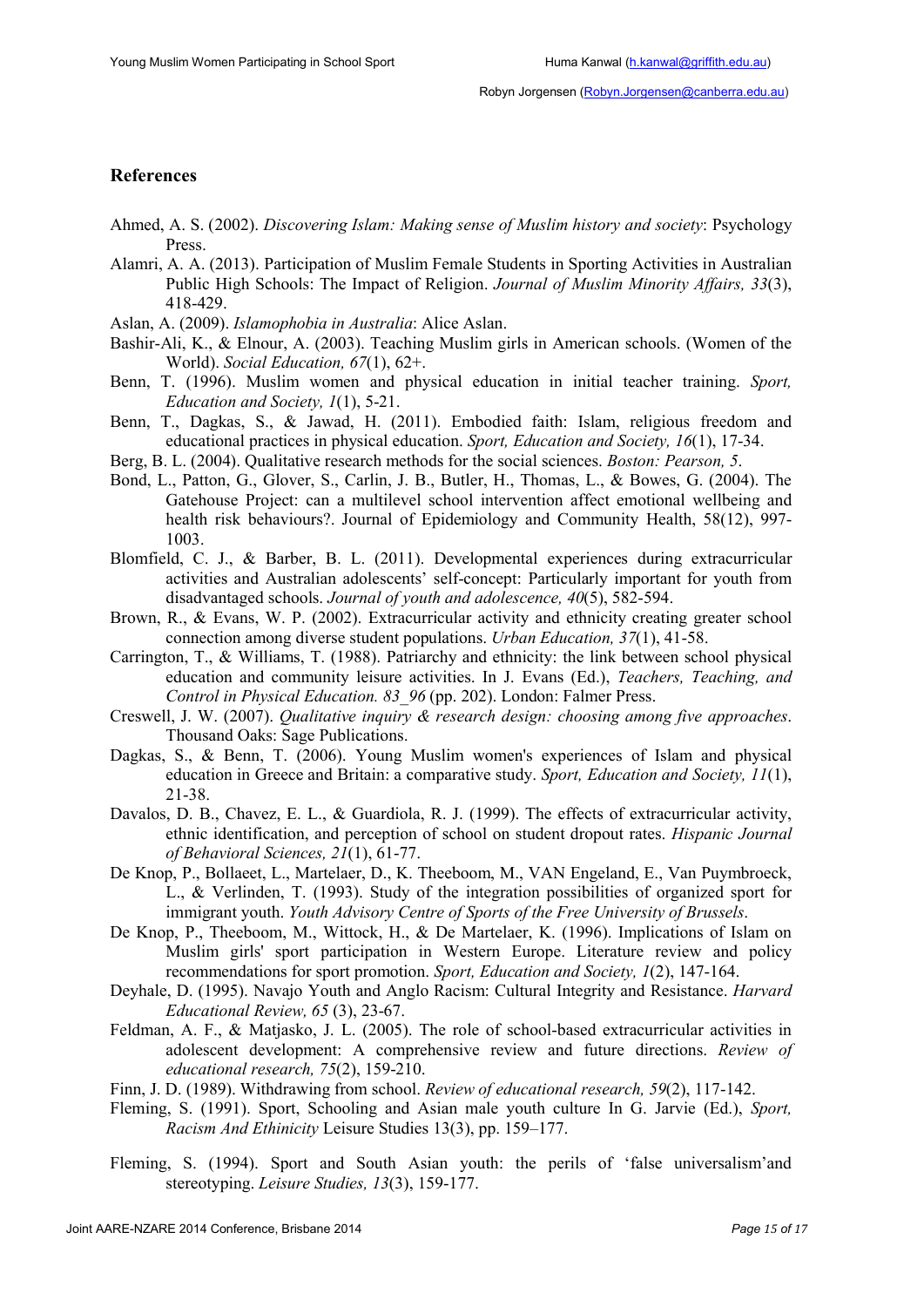- Gerber, S. B. (1996). Extracurricular activities and academic achievement. *Journal of Research & Development in Education*.
- Gibson, M. A. (1997). Complicating the Immigrant/Involuntary Minority Typology. *Anthropology & Education Quarterly, 28*(3), 431-454.
- Glaser, B. G. (1965). The constant comparative method of qualitative analysis. *Social Problems, 12*(4), 436-445.
- Glaser, B. G. (1992). Basics of grounded theory analysis. . *Mill Valley, CA: Sociology Press*.
- Glaser, B. G., & Strauss, A. L. (1967). *The discovery of grounded theory: Strategies for qualitative research*: Aldine de Gruyter.
- Haddad, Y. Y., Smith, I. J., & Moore, M. S. B. K. (2006). Muslim women in America: The challenge of Islamic identity today: New York: Oxford University Press.
- Hargreaves, J. (2013). *Heroines of sport: The politics of difference and identity*: Routledge.
- Hesse-Biber, S. N., & Leavy, P. (2010). *The practice of qualitative research*: SAGE Publications, Incorporated.
- Hutchinson, S. A. (1986). Grounded theory the method In Nursing Research: A Qualitative Perspective. In M. P & O. C (Eds.), (pp. 109-130): Norwalk, CT: Appleton-Century-Crofts.
- Knez, K., Macdonald, D., & Abbott, R. (2012). Challenging stereotypes: Muslim girls talk about physical activity, physical education and sport. *Asia-Pacific Journal of Health, Sport and Physical Education*, *3*(2), 109-122.
- Mansouri, F., & Kamp, A. (2007). Structural deficiency or cultural racism: the educational and social experiences of Arab-Australian youth. *Australian journal of social issues 42*(1), 87- 102.
- Mansouri, F., & Wood, S. P. (2008). *Identity, Education and Belonging: Arab and Muslim Youth in Contemporary Australia*: Melbourne University Press.
- Noble, G., & Tabar, P. (2002). On being Lebanese-Australian: hybridity, essensialism and strategy among Arab-speaking youth. *in G. Hage (ed), Arab-Australians Today: Citizenship and belonging. Melbourne University Press*.
- Parish, E. A. (1984). Participation in junior high school extracurricular activities and its relationship to academic performance and educational aspirations. *Dissertation Abstracts International, 46*(319-320).
- Raval, S. (1989). Gender, leisure and sport: a case study of young people of South Asian descent a response. *Leisure Studies, 8*(3), 237-240.
- Sattar, S. A. (1987). 'The position of the woman in the Islam'.'Stichting Nederlandse Moslimvrouwen AL NISA'. *Amsterdam.*
- Simpkins, S. D., O'Donnell, M., Delgado, M. Y., & Becnel, J. N. (2011). Latino Adolescents' Participation in Extracurricular Activities: How Important Are Family Resources and Cultural Orientation? *Applied Developmental Science, 15*(1), 37-50.
- Stern, P. N. (2009). Glaserian grounded theory. *Developing grounded theory: The second generation*, 55-83.
- Stern, P. N., & Pyles, S. (1986). Using grounded theory methodology to study women's culturally based decisions about health. In P. N. Stern (Ed.), *Women, Health and Culture* (pp. 1-23). Hemisphere, Washington.
- Trochim, William MK. "Nonprobability sampling." Research methods knowledge base (2006).
- Ulin, P. R., Robinson, E. T., & Tolley, E. E. (2004). *Qualitative methods in public health: a field guide for applied research*: Jossey-Bass.
- Vernez, G., Krop, R., & Rydell, C. (1999). The public benefits of education. *Closing the Education Gap: Benefits and Costs*, 13-32.
- Yasmeen, S. (2008). *Understanding Muslim identities: From perceived relative exclusion to inclusion*: Department of Immigration and Citizenship Canberra.
- Zaff, J. F., Moore, K. A., Papillo, A. R., & Williams, S. (2003). Implications of extracurricular activity participation during adolescence on positive outcomes. *Journal of Adolescent Research, 18*(6), 599-630.